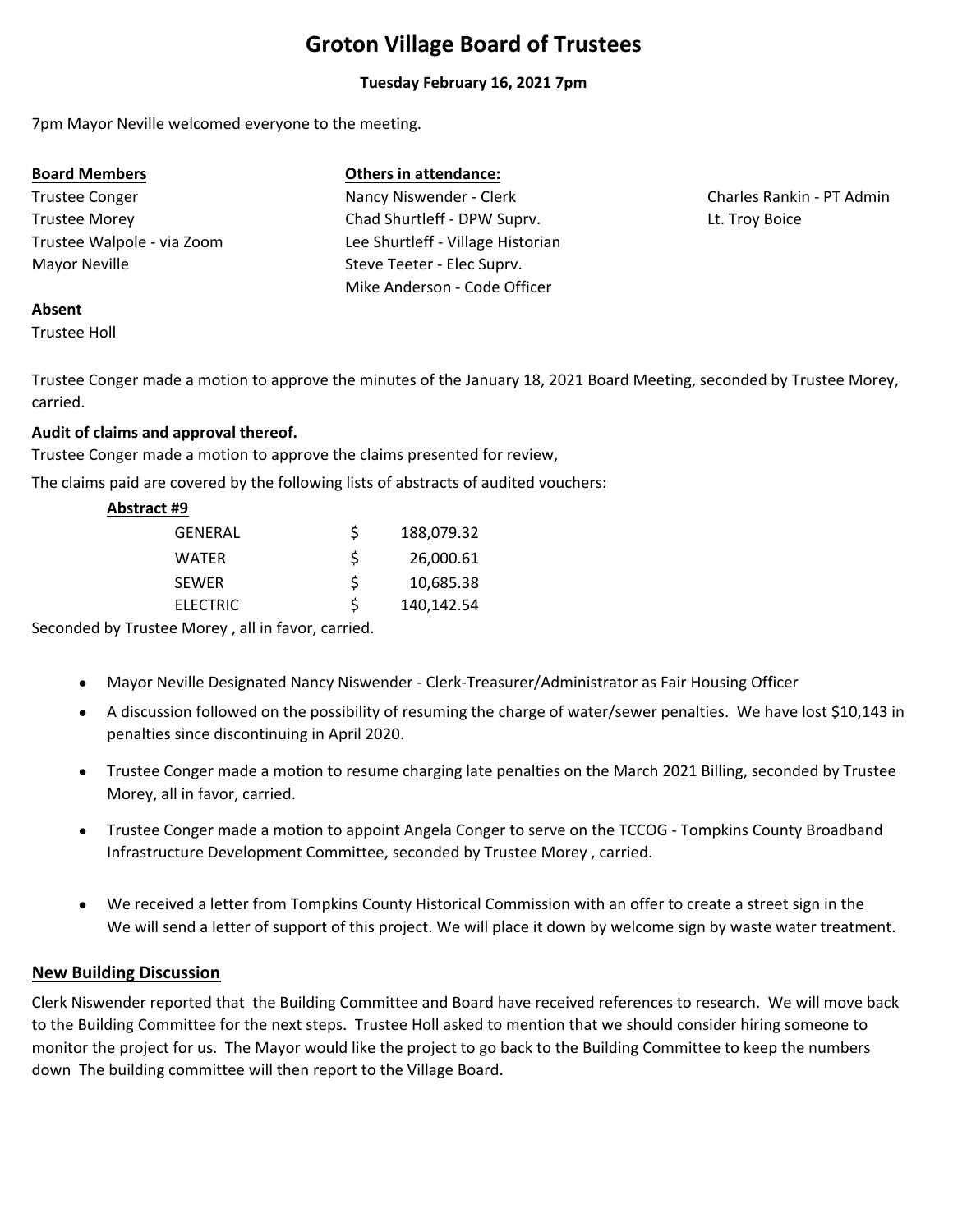## **Monthly Department Reports:**

## **Electric: Supervisor Teeter**

- Helped With snow plowing
- Trucks inspected, Some will need a little work
- Yearly Inventory
- Started Spring Stray Voltage Testing

## **Department of Public Works**

#### **Supervisor Shurtleff**

**January 18 – February 16, 2021**

## **Completed Work/Projects:**

- Plowing and salting on a regular basis.
- Remove snow & ice at Fire Station roof for repairs.
- Repair valves and an air leak at the water plant.
- Work on furnace, heaters, and roof at the Fire Station.
- Respond to a car accident on Rt. 222.
- Move snow from side streets that are full from snowstorm  $2/2-2/3$ .
- Plow and haul snow after the storm.
- Repair truck #46 broken rim.
- New tires on the skid steer loader.
- Dig out all fire hydrants.
- Monthly water samples.

#### **Schedule of Work**

- Remove snow as needed.
- Repair leaks on the Fire Station roof.

Mayor Neville mentioned he had heard from several residents that the crew did an excellent job with snow clean up. He asked how the salt was holding out. Supervisor Shurtleff said they had ordered 330 ton and used some left of last years and have about the same as last year.

#### **Fire Department: Fire Chief Ben Nelson Reported**

- With Lances help, did some hoeing out and ready to do some painting
- Fire station employees and volunteers ‐ responding from home until further notice.
- Structure fire on E. South St. a cooking fire.

Trustee Walpole asked about Summerhill request for service contract. They had a small sliver that they were asking Groton to consider covering. The amount of area is small and due to the cost of insurance and other items, it would not be a benefit to the GFD. The Board of Wardens voted unanimously not to continue discussions.

#### **Code Officer Andersen Reported:**

- 501 Spring St ‐ Rackers, coming along good. They need to replace the house trap, all interior being put in.
- Cayuga St ‐ DeMatteo ‐Turning 111 Cayuga St. house into a 2 family ‐ extending a parking lot.
- Library looking to be done the beginning of March ‐ a little more to do in kitchen area.
- Groton Hotel ‐ tried to get ahold of Jeff Toolan ‐ unable to reach by phone or mail or in person
- Complaint on Speedway on ada compliance. This is an ADA complaint and he will look into it

#### **Sewer**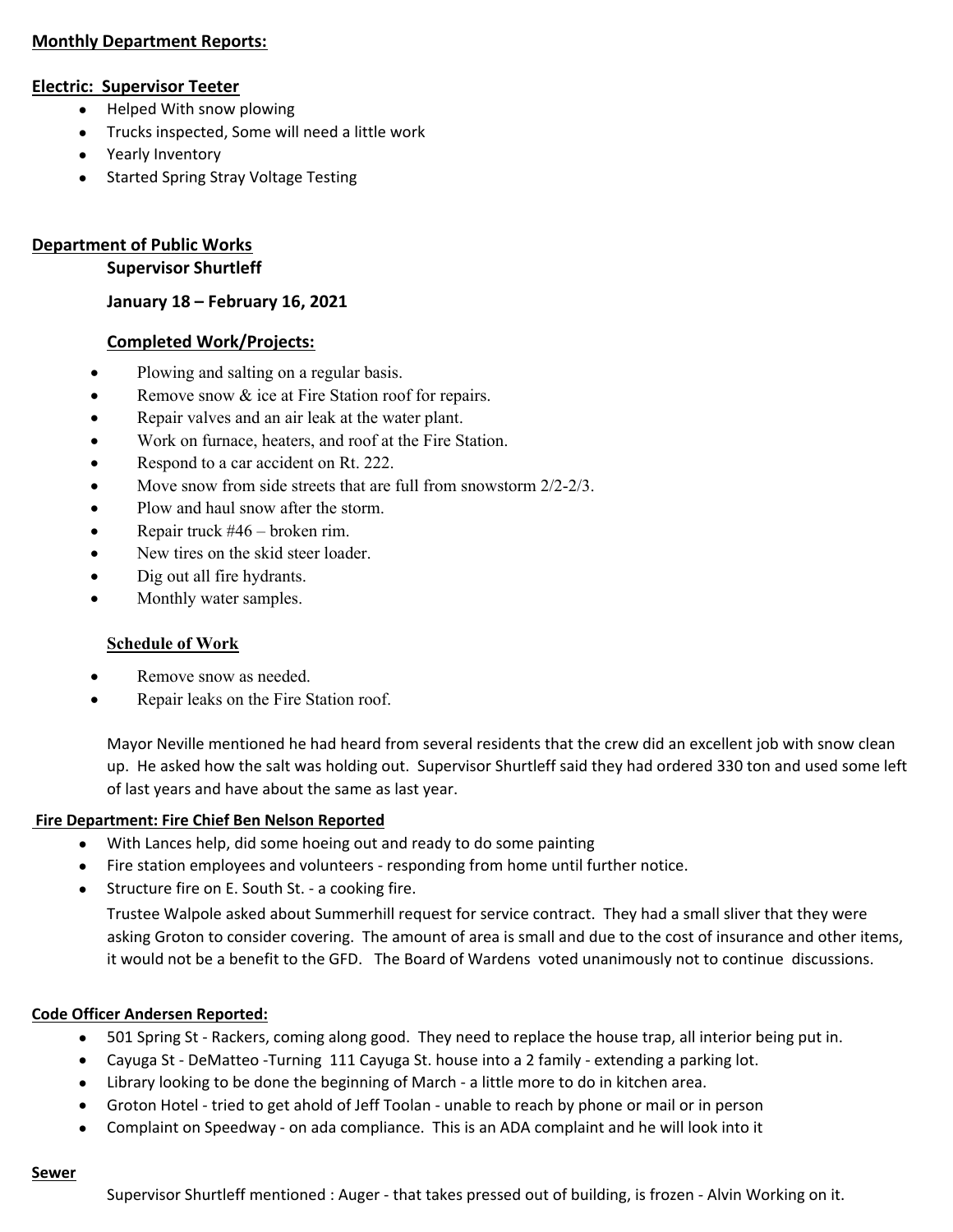### **Police Department Report:**

# **Lt Boice Reported:**

- Police Reform Process has been started.
- Survey has been sent out to all Village addresses.
- The survey will be compiled and added to the report.
- We will schedule a Public Hearing once the survey's are in.
- The plan will be updated with any items that stand out from the survey.
- The final plan will be presented to Board at the March Meeting.
- The report and certification will then need to be sent to the State.

## **Joint Rec ‐ Trustee Conger reported:**

## **Winter Programming**

• Youth Basketball‐ TBD‐ Depends on guidance and facility use. A few coaches are still interested in leading teams or skill programs if possible.

- Youth Wrestling‐ Postponed until next year.
- Art Programming‐ Color Theory Classes at the legion for kids after school, pending grant award.
- Babysitting Class‐ Scheduled for March 6th at the Legion community room.

## **School Facility Use**

• No change so far. The athletic director is unable to give me any information at this time but will keep us updated. **Spring Planning**

• Pending the use of school facilities, youth baseball & softball will be running while following COVID guidelines. Any programming that is allowed, we will be doing. Younger groups are planned to be at the park and will be moved to school if possible. More planning is required for 10&12U. I'm hoping that outdoor field use at the school will be allowed by spring. We need to get youth outdoors and active anyway possible.

## **2021 Summer Planning**

• Five out of eight 2021 Concerts are scheduled. The plan is to add food trucks this year as well. At this point the Legion has agreed to let us use the facility for concerts this year.

- Summer camp planning is tentative. I am hopeful for "back to normalish" summer programming. Camps confirmed at this point are Art, Hiking, Trail Maint, and Sewing.
- Farmer's Market with CCE

# **Youth Services ‐ Trustee Conger reported:**

Nick Wagner is doing a good job. He is adding a lot of new programs.

Thank you to Lee for use of the Masonic Lodge.

Nick Wagner: Mondays program was Delicious Destinations Culinary Adventures. 9 children registered, 6 in attendance, due to COVID quarantines. Food recipes from Mexico (Enchiladas, Mexican rice, guacamole salad, churros) and Italy (pizza, antipasto, breadsticks and Italian wedding cookies). Week 3 included from USA‐ burgers, mac and cheese, green bean casserole, and chocolate chip cookies.

Tuesday & Friday: Outdoor Adventures total 17 children. Sledding, fort building, campfire building & cooking, snow painting. One session was held, when it was too cold, was held at the bowling alley. Thank you to the Van Atta's and Hometown Pizza for the free food and bowling.

Wednesday: 15 participants. Awesome Science with the Ithaca Sciencenter. Program about chemical reactions with dry ice.

Thursday: Dance Lessons with Camille: 9 children. Working hard to perfect dances for a socially distanced, safe recital in the spring. This group continues to grow, with 4 sessions so far. Hoping to add a third session in the evening.

Nick continues to do training online. Program attendance continues to increase!!

Suggestion of a program: We need a logo/slogan. How about a program with the youth to create that?